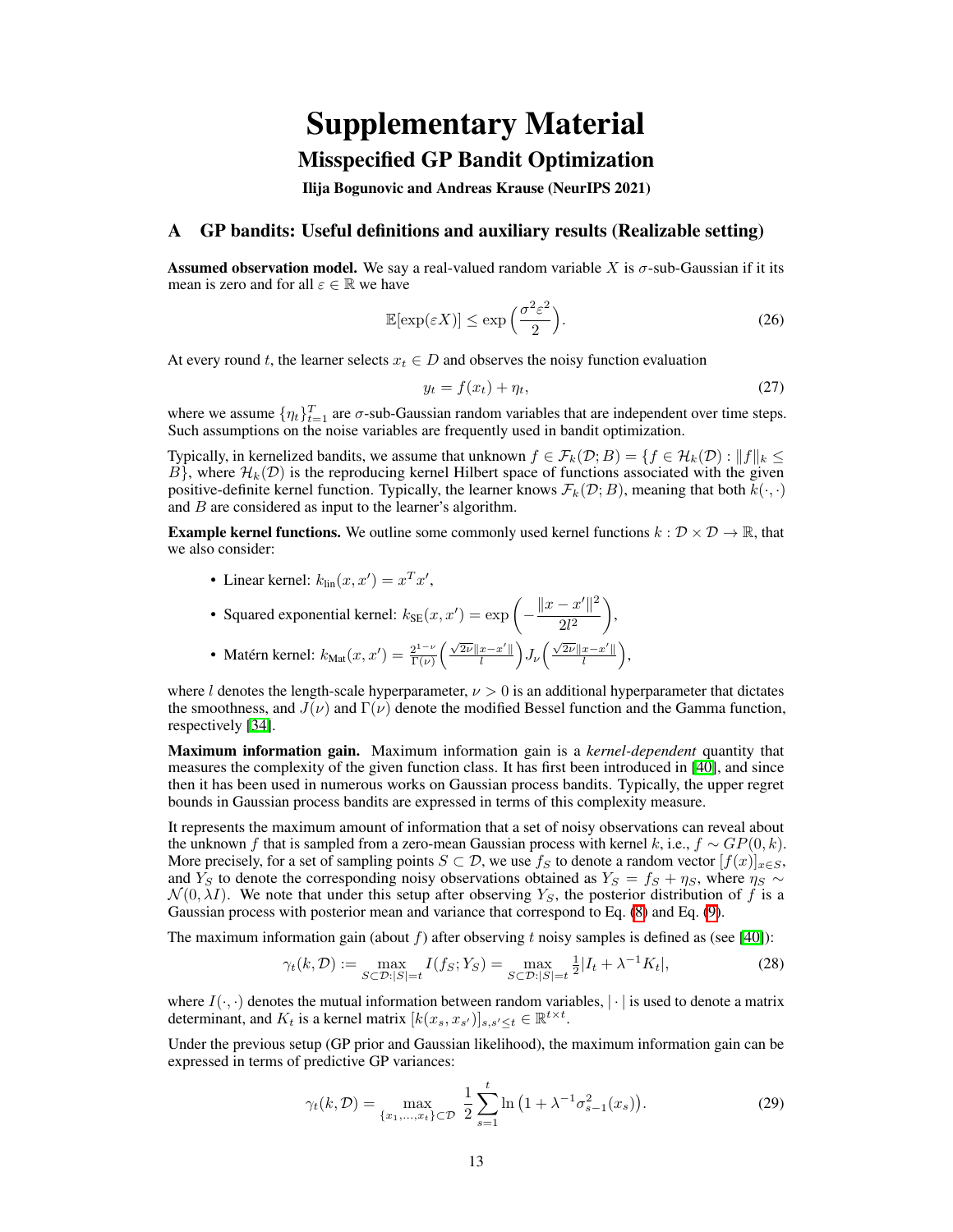The proof of this claim can be found in  $[40]$ . Lemma 5.3]. It also allows us to rewrite Eq.  $(12)$  from Lemma  $\overline{1}$  in the following frequently used form:

<span id="page-1-1"></span>
$$
|f(x) - \mu_{t-1}(x)| \le \left(\frac{\sigma}{\lambda^{1/2}}\sqrt{2\ln(1/\delta) + 2\gamma_{t-1}} + B\right)\sigma_{t-1}(x). \tag{30}
$$

Next, we outline an important relation (due to [\[40\]](#page-0-1)) frequently used to relate the sum of GP predictive standard deviations with the maximum information gain. We use the formulation that follows from Lemma 4 in  $[9]$ :

<span id="page-1-2"></span>**Lemma 3.** *Consider some kernel*  $k : \mathcal{D} \times \mathcal{D} \to \mathbb{R}$  *such that*  $k(x, x) \leq 1$  *for every*  $x \in \mathcal{D}$ *, and let*  $f \sim GP(0, k)$  *be a sample from a zero-mean GP with the corresponding kernel function. Then for any set of queried points*  $\{x_1, \ldots, x_t\}$  *and*  $\lambda > 0$ *, it holds that* 

<span id="page-1-0"></span>
$$
\sum_{i=1}^{t} \sigma_{i-1}(x_i) \le \sqrt{(2\lambda+1)\gamma_t t}.
$$
\n(31)

Finally, we outline bounds on  $\gamma_t(k, \mathcal{D})$  for commonly used kernels as provided in  $[40]$ . An important observation is that the maximum information gain is sublinear in terms of number of samples *t* for these kernels.

**Lemma 4.** Let  $d \in \mathbb{N}$  and  $\mathcal{D} \subset \mathbb{R}^d$  be a compact and convex set. Consider a kernel  $k : \mathcal{D} \times \mathcal{D} \to \mathbb{R}$  $\frac{1}{2}$  *such that*  $k(x, x) \leq 1$  *for every*  $x \in \mathcal{D}$ *, and let*  $f \sim GP(0, k)$  *be a sample from a zero-mean Gaussian Process (supported on D) with the corresponding kernel function. Then in case of*

- *Linear kernel:*  $\gamma_t(k_{lin}, \mathcal{D}) = O(d \log t)$ *,*
- *Squared exponential kernel:*  $\gamma_t(k_{SE}, \mathcal{D}) = O((\log t)^{d+1})$ *,*
- *Matérn kernel:*  $\gamma_t(k_{Mat}, \mathcal{D}) = O(t^{d(d+1)/(2\nu + d(d+1))} \log t)$ .

We also note that the previous rates in case of the Matérn kernel have been recently improved to:  $O(t^{\frac{d}{2\nu+d}}(\log t)^{\frac{2\nu}{2\nu+d}})$  in [\[43\]](#page-0-7).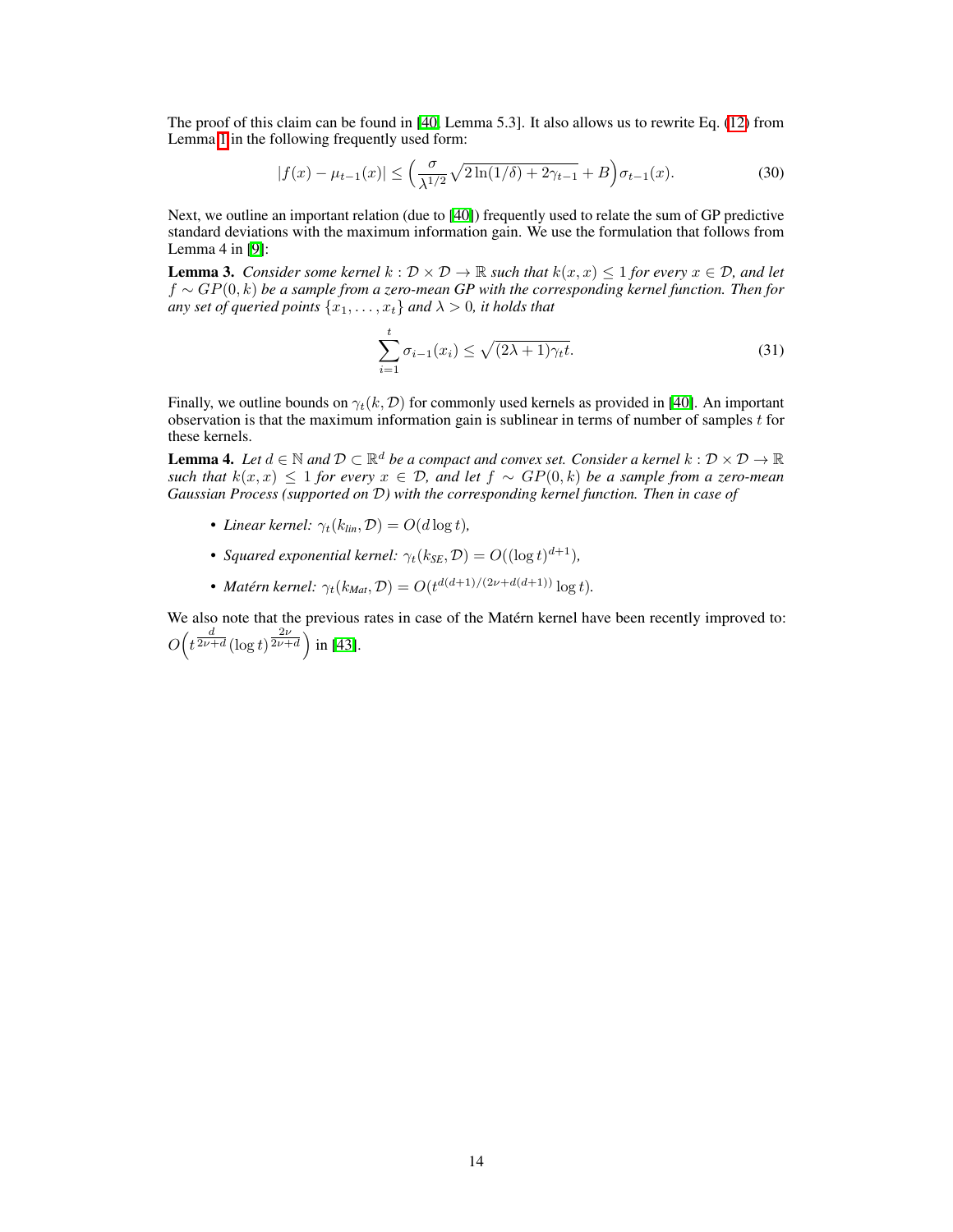## B Proofs from Section [3.2](#page-0-8) (EC-GP-UCB)

## B.1 EC-GP-UCB with known misspecification

 $\overline{T}$ 

**Theorem 1.** Suppose the learner's hypothesis class is  $\mathcal{F}_k(\mathcal{D};B)$  for some fixed  $B > 0$  and  $\mathcal{D} \subset \mathbb{R}^d$ . For any  $f^*$  defined on  $D$  and  $\epsilon \geq 0$  such that  $\min_{f \in \mathcal{F}_k(\mathcal{D};B)} ||f - f^*||_{\infty} \leq \epsilon$ , EC-GP-UCB with enlarged confidence Eq. [\(15\)](#page-0-9) and known  $\epsilon$ , achieves the following regret bound with probability at *least*  $1 - \delta$ *:* 

<span id="page-2-1"></span><span id="page-2-0"></span>
$$
R_T = O\left(B\sqrt{\gamma_T T} + \sqrt{(\ln(1/\delta) + \gamma_T)\gamma_T T} + \epsilon T \sqrt{\gamma_T}\right).
$$
\n(17)

*Proof.* From the definition of  $R_T$  in Eq. [\(4\)](#page-0-10) (also recall the definition of  $\tilde{f}$  from Eq. [\(6\)](#page-0-11)), we have:

$$
R_T = \sum_{t=1}^{T} \left( \max_{x \in \mathcal{D}} \tilde{f}(x) - \tilde{f}(x_t) \right)
$$
 (32)

$$
\leq \sum_{t=1}^{T} \max_{x \in \mathcal{D}} \left( \mu_{t-1}^*(x) + \left( \beta_t + \frac{\epsilon \sqrt{t}}{\sqrt{\lambda}} \right) \sigma_{t-1}(x) \right) - \left( \mu_{t-1}^*(x_t) - \left( \beta_t + \frac{\epsilon \sqrt{t}}{\sqrt{\lambda}} \right) \sigma_{t-1}(x_t) \right) \tag{33}
$$

$$
\leq \sum_{t=1}^{T} \mu_{t-1}^*(x_t) + \left(\beta_t + \frac{\epsilon \sqrt{t}}{\sqrt{\lambda}}\right)\sigma_{t-1}(x_t) - \mu_{t-1}^*(x_t) + \left(\beta_t + \frac{\epsilon \sqrt{t}}{\sqrt{\lambda}}\right)\sigma_{t-1}(x_t) \tag{34}
$$

$$
=\sum_{t=1}^{T} 2\left(\beta_t + \frac{\epsilon \sqrt{t}}{\sqrt{\lambda}}\right) \sigma_{t-1}(x_t)
$$
\n(35)

$$
= \sum_{t=1}^{T} 2\beta_t \sigma_{t-1}(x_t) + \sum_{t=1}^{T} 2 \frac{\epsilon \sqrt{t}}{\sqrt{\lambda}} \sigma_{t-1}(x_t)
$$
\n(36)

$$
\leq 2\beta_T \sum_{t=1}^T \sigma_{t-1}(x_t) + 2 \frac{\epsilon \sqrt{T}}{\sqrt{\lambda}} \sum_{t=1}^T \sigma_{t-1}(x_t)
$$
\n(37)

<span id="page-2-2"></span>
$$
\leq 2\beta_T\sqrt{(2\lambda+1)\gamma_T T} + 2\frac{\epsilon\sqrt{T}}{\sqrt{\lambda}}\sqrt{(2\lambda+1)\gamma_T T}
$$
\n(38)

<span id="page-2-3"></span>
$$
=2\left(\frac{\sigma}{\lambda^{1/2}}\sqrt{2\ln(1/\delta)+2\gamma_T}+B\right)\sqrt{(2\lambda+1)\gamma_T T}+2\frac{\epsilon}{\sqrt{\lambda}}T\sqrt{(2\lambda+1)\gamma_T}
$$
(39)

$$
= O\Big(B\sqrt{\gamma_T T} + \sqrt{(\ln(1/\delta) + \gamma_T)\gamma_T T} + \epsilon T \sqrt{\gamma_T}\Big). \tag{40}
$$

where Eq.  $(33)$  follows from the validity of the enlarged confidence bounds (by combining Lemmas  $\boxed{1}$ and  $\overline{2}$ ) and  $\overline{Eq}$ . [\(34\)](#page-2-1) follows from the selection rule of EC-GP-UCB (Eq. [\(14\)](#page-0-13)). Finally, Eq. [\(38\)](#page-2-2) is due to Eq. (31), and Eq. (39) follows by upper-bounding  $\beta_T$  as in Eq. (30). due to Eq. [\(31\)](#page-1-0), and Eq. [\(39\)](#page-2-3) follows by upper-bounding  $\beta_T$  as in Eq. [\(30\)](#page-1-1).

#### B.2 EC-GP-UCB and unknown misspecification

In this section, we outline the main hindrance with the analysis of EC-GP-UCB (or GP-UCB [\[40\]](#page-0-1)) when  $\epsilon$  is unknown. We start with the definition of  $R_T$  (Eq.  $\left(\frac{1}{4}\right)$ ) and repeat the initial steps as in Eq. [\(33\)](#page-2-0):

$$
R_T = \sum_{t=1}^T \left( \max_{x \in \mathcal{D}} \tilde{f}(x) - \tilde{f}(x_t) \right)
$$
(41)

$$
\leq \sum_{t=1}^{I} \mu_{t-1}^*(x^*) + \left(\beta_t + \frac{\epsilon \sqrt{t}}{\sqrt{\lambda}}\right)\sigma_{t-1}(x^*) - \left(\mu_{t-1}^*(x_t) - \left(\beta_t + \frac{\epsilon \sqrt{t}}{\sqrt{\lambda}}\right)\sigma_{t-1}(x_t)\right). \tag{42}
$$

Since  $\epsilon$  is unknown here, we cannot repeat the analysis from the previous section as the learner cannot choose:

<span id="page-2-4"></span>
$$
\underset{x \in \mathcal{D}}{\arg \max} \, \mu_{t-1}^*(x) + \left(\beta_t + \frac{\epsilon \sqrt{t}}{\sqrt{\lambda}}\right) \sigma_{t-1}(x).
$$

Instead, it can select:

$$
x_t \in \argmax_{x \in \mathcal{D}} \mu_{t-1}^*(x) + \beta_t \sigma_{t-1}(x),
$$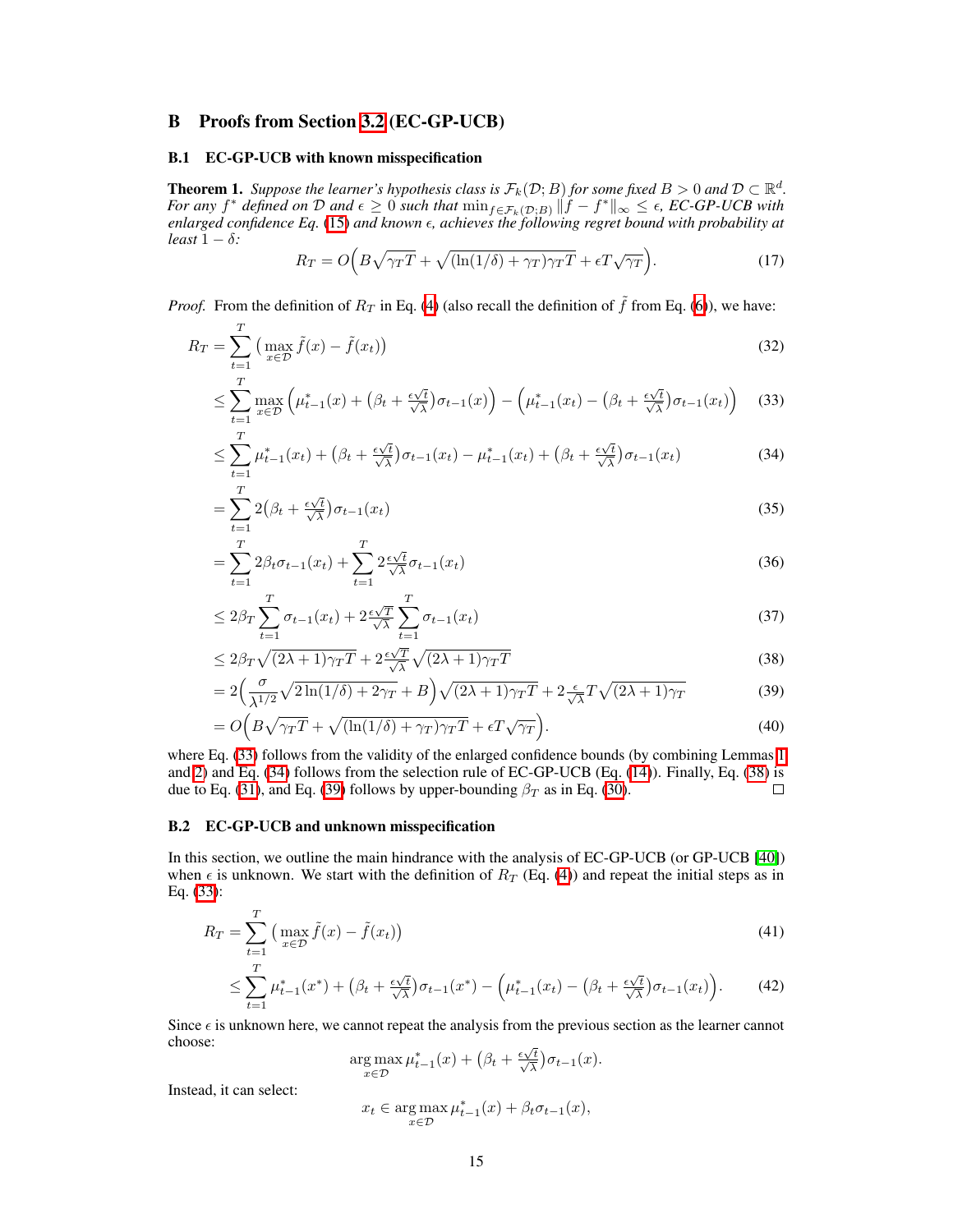which corresponds to the standard GP-UCB algorithm when  $\epsilon = 0$ . By using this rule in Eq. [\(42\)](#page-2-4), we can arrive at:

$$
R_T \le \sum_{t=1}^T \mu_{t-1}^*(x^*) + \beta_t \sigma_{t-1}(x^*) + \frac{\epsilon \sqrt{t}}{\sqrt{\lambda}} \sigma_{t-1}(x^*) - \left(\mu_{t-1}^*(x_t) - \left(\beta_t + \frac{\epsilon \sqrt{t}}{\sqrt{\lambda}}\right) \sigma_{t-1}(x_t)\right) \tag{43}
$$

$$
\leq \sum_{t=1}^{T} \mu_{t-1}^*(x_t) + \beta_t \sigma_{t-1}(x_t) + \frac{\epsilon \sqrt{t}}{\sqrt{\lambda}} \sigma_{t-1}(x^*) - \left(\mu_{t-1}^*(x_t) - \left(\beta_t + \frac{\epsilon \sqrt{t}}{\sqrt{\lambda}}\right) \sigma_{t-1}(x_t)\right) \tag{44}
$$

$$
=\sum_{t=1}^{T} 2\beta_t \sigma_{t-1}(x_t) + \frac{\epsilon \sqrt{t}}{\sqrt{\lambda}} \sigma_{t-1}(x_t) + \frac{\epsilon \sqrt{t}}{\sqrt{\lambda}} \sigma_{t-1}(x^*).
$$
\n(45)

While the first two terms in this bound can be effectively controlled and bounded as in the proof of Theorem  $\boxed{1}$ , the last term, i.e.,  $\sum_{t=1}^{T} \frac{\epsilon \sqrt{t}}{\sqrt{\lambda}} \sigma_{t-1}(x^*)$ , poses an issue since we cannot ensure that  $\sum_{t=1}^{T} \sigma_{t-1}(\overline{x^*})$  is decaying with *t*, similarly to  $\sum_{t=1}^{T} \sigma_{t-1}(x_t)$ .

### C Optimal dependence on misspecification parameter

In this section, we argue that a joint dependence on  $T\epsilon$  is unavoidable in cumulative regret bounds. We consider the noiseless case, and we let the domain be the unit hypercube  $\mathcal{D} = [0, 1]^d$ . Consider some function  $f(x)$  defined on *D* such that  $f(x) \in [-2\zeta, 2\zeta]$  for every  $x \in D$ . Moreover, let  $f(x)$  satisfy the constant RKHS norm bound *B*, and let there exist a non-empty region  $W \subset \mathcal{D}$  where  $f(x) \ge \zeta$ for every  $x \in \mathcal{W}$ . Such a function can easily be constructed, e.g., via the approach outlined in [\[36\]](#page-0-15).

Now suppose that  $\epsilon = 2\zeta$  and let the true unknown function  $f^*$  be 0 everywhere in  $\mathcal{D}$ , except at a single point  $x \in W$  where it is  $2\zeta$ . Hence, any algorithm that tries to optimize  $f^*$  will only observe 0-values almost surely, since sampling at the point where the function value is  $\epsilon = 2\zeta$  is a zero-probability event. Hence, after *T* rounds, regardless of the sampling algorithm,  $\Omega(\epsilon T)$  regret will be incurred. Finally, it is not hard to see that  $||f - f^*||_{\infty} \le 2\zeta = \epsilon$ , and so there exists a function of bounded RKHS norm that is  $\epsilon$  pointwise close to  $f^*$ .

## D Proofs from Section [3.3](#page-0-16) (Phased GP Uncertainty Sampling)

We start this section by outlining the following auxiliary lemma and then we proceed with the proof of Theorem  $\overline{2}$ . The following lemma provides an upper bound on the difference between the mean estimators obtained from querying the true and best-in-class functions, respectively. Here, for the sake of analysis, we use  $\mu_t(\cdot)$  to denote the hypothetical mean estimator in case m noisy observations of the best-in-class function are available.

**Lemma 2.** *For any*  $x \in \mathcal{D}$ ,  $t \geq 1$  *and*  $\lambda > 0$ *, we have* 

$$
|\mu_t(x) - \mu_t^*(x)| \le \frac{\epsilon \sqrt{t}}{\sqrt{\lambda}} \sigma_t(x), \tag{16}
$$

*where*  $\mu_t(\cdot)$  *and*  $\mu_t^*(\cdot)$  *are defined as in Eq.* [\(8\)](#page-0-2) *and Eq.* [\(11\)](#page-0-18)*, respectively, and*  $\sigma_t(\cdot)$  *is from Eq.* [\(9\)](#page-0-3)*.* 

*Proof.* Our proof closely follows the one of  $\left[\frac{1}{2}\right]$ . Lemma 2, with the problem-specific difference at the very end of the proof (see Eq.  $(53)$ ).

Let *x* be any point in *D*, and fix a time index  $t \ge 1$ . Recall that  $Y_t^* = [y_1^*, \ldots, y_t^*]$  where each  $y_i^*$  for  $i \leq t$ , is obtained as in Eq. [\(1\)](#page-0-20). Following upon Eq. [\(7\)](#page-0-21), we can write  $Y_t = [y^*_1 - m(x_1), \ldots, y^*_t$  $m(x_t)$  which correspond to the hypothetical noisy observations of the function belonging to the learner's RKHS. From the definitions of  $\mu_t(\cdot)$  and  $\mu_t^*(\cdot)$ , we have:

$$
|\mu_t^*(x) - \mu_t(x)| = |k_t(x)^T (K_t + \lambda I_t)^{-1} Y_t^* - k_t(x)^T (K_t + \lambda I_t)^{-1} \tilde{Y}_t|
$$
\n(46)

$$
= |k_t(x)^T (K_t + \lambda I_t)^{-1} m_t|,
$$
\n
$$
(47)
$$

where  $m_t = [m(x_1), \ldots, m(x_t)]$ . We proceed by upper bounding the absolute difference, i.e.,  $|k_t(x)^T (K_t + \lambda I_t)^{-1} m_t|$ , but first we define some additional terms.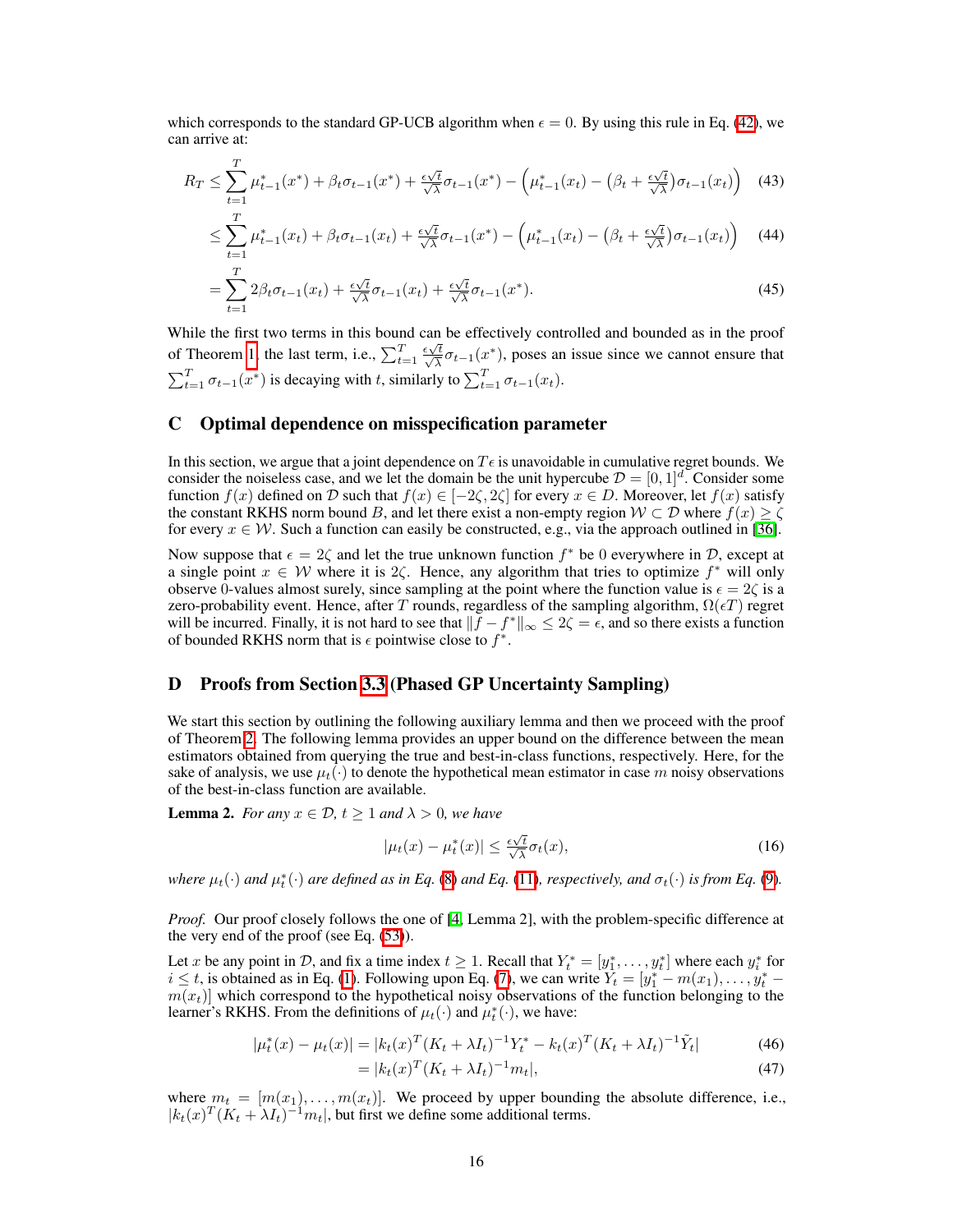Let  $\mathcal{H}_k(\mathcal{D})$  denote the learner's hypothesis space, i.e., RKHS of functions equipped with innerproduct  $\langle \cdot, \cdot \rangle_k$  and corresponding norm  $\|\cdot\|_k$ . This space is completely determined by its associated  $k(\cdot, \cdot)$  that satisfies: (i)  $k(x, \cdot) \in \mathcal{H}_k(\mathcal{D})$  for all  $x \in \mathcal{D}$  and (ii)  $f(x) = \langle f, k(x, \cdot) \rangle_k$  for all  $x \in \mathcal{D}$ (reproducing property). Due to these two properties and by denoting  $\phi(x) := k(x, \cdot)$ , we can write  $k(x, x') = \langle k(x, \cdot), k(x', \cdot) \rangle_k = \langle \phi(x), \phi(x') \rangle_k$  for all  $x, x' \in D$ . Moreover, let  $\Phi_t$  denote operator  $\Phi_t : \mathcal{H}_k(\mathcal{D}) \to \mathbb{R}^t$ , such that for every  $f \in \mathcal{H}_k(\mathcal{D})$  and  $i \in \{1, \ldots, t\}$ , we have  $(\Phi_t f)_i =$  $\langle \phi(x_i), f \rangle_k$ , and also let  $\Phi_t^*$  denote its adjoint  $\Phi_t^* : \mathbb{R}^t \to \mathcal{H}_k(\mathcal{D})$ . We can then write  $K_t = \Phi_t \Phi_t^*$ , and  $k_t(x) = \Phi_t \phi(x)$ . We also define the weighted norm of vector *x*, by  $||x||_{\Phi} = \sqrt{\langle x, \Phi x \rangle}$ .

By using the following property of linear operators:

$$
(\Phi_t^* \Phi_t + \lambda I_k)^{-1} \Phi_t^* = \Phi_t^* (\Phi_t \Phi_t^* + \lambda I_t)^{-1},
$$

we first have:

$$
|k_t(x)^T (K_t + \lambda I_t)^{-1} m_t| = |\langle (\Phi_t^* \Phi_t + \lambda I_k)^{-1} \phi(x), \Phi_t^* m_t \rangle_k|
$$
\n(48)

<span id="page-4-1"></span>
$$
\leq \|(\Phi_t^* \Phi_t + \lambda I_k)^{-1/2} \phi(x)\|_k \|(\Phi_t^* \Phi_t + \lambda I_k)^{-1/2} \Phi_t^* m_t\|_k \qquad (49)
$$

<span id="page-4-2"></span>
$$
= \|\phi(x)\|_{(\Phi_t^*\Phi_t + \lambda I_k)^{-1}} \|\Phi_t^* m_t\|_{(\Phi_t^*\Phi_t + \lambda I_k)^{-1}}
$$
(50)

$$
= \lambda^{-1/2} \sigma_t(x) \sqrt{\langle \Phi_t \Phi_t^* m_t, (\Phi_t \Phi_t^* + \lambda I_t)^{-1} m_t \rangle}
$$
(51)

$$
= \lambda^{-1/2} \sigma_t(x) \sqrt{m_t^T K_t (K_t + \lambda I_t)^{-1} m_t}
$$
\n(52)

<span id="page-4-0"></span>
$$
\leq \lambda^{-1/2} \sigma_t(x) \sqrt{\lambda_{\max} \left( K_t (K_t + \lambda I_t)^{-1} \right) \|m_t\|_2^2} \tag{53}
$$

<span id="page-4-3"></span>
$$
\leq \frac{\epsilon \sqrt{t}}{\lambda^{1/2}} \sigma_t(x),\tag{54}
$$

where Eq.  $(49)$  is by Cauchy-Schwartz, and Eq.  $(51)$  follows from the following standard identity (see, e.g.,  $Eq. (50)$  in  $[4]$ ):

$$
\sigma_t(x) = \lambda^{1/2} \|\phi(x)\|_{(\Phi_t^* \Phi_t + \lambda I_k)^{-1}}.
$$
\n(55)

Finally,  $\lambda_{\text{max}}(\cdot)$  denotes a maximum eigenvalue in Eq. [\(53\)](#page-4-0), and Eq. [\(54\)](#page-4-3) follows since for  $\lambda > 0$ , we have  $\lambda_{\max}(K_t(K_t + \lambda I_t)^{-1}) \leq 1$ , as well as by upper bounding  $||m_t||_2 \leq \sqrt{t}||m_t||_{\infty}$  where  $||m_t||_{\infty} \leq \epsilon$  which holds by definition of  $m(\cdot)$  (see Eq. (7)).  $\|m_t\|_{\infty} \leq \epsilon$  which holds by definition of  $m(\cdot)$  (see Eq. [\(7\)](#page-0-21)).

Now, we are ready to state the proof of Theorem  $\sqrt{2}$ .

**Theorem 2.** *Suppose the learner's hypothesis class is*  $\mathcal{F}_k(\mathcal{D}; B)$  *for some fixed*  $B > 0$  *and*  $\mathcal{D} \subset \mathbb{R}^d$ *. For any*  $f^*$  *defined on*  $D$  *and*  $\epsilon \geq 0$  *such that*  $\min_{f \in \mathcal{F}_k(D;B)} ||f - f^*||_{\infty} \leq \epsilon$ , Phased GP Uncertainty *Sampling (Algorithm* $\sqrt{2}$ ) *achieves the following regret bound with probability at least*  $1 - \delta$ :

$$
R_T^* = \tilde{O}\Big(B\sqrt{\gamma_T T} + \sqrt{(\ln(1/\delta) + \gamma_T)\gamma_T T} + \epsilon T \sqrt{\gamma_T}\Big).
$$

*Proof.* We present the proof by splitting it into three main parts. We start with episodic misspecification.

Episodic misspecification. First, we bound the absolute difference between the misspecified mean estimator  $\mu_{m_e}^*(\cdot)$  (from Eq. [\(11\)](#page-0-18)) and *best-in-class* function  $f \in \mathcal{F}_k(D;B)$  (i.e.,  $f \in \arg \min_{f \in \mathcal{F}_k(\mathcal{D}:B)} ||f - f^*||_{\infty} \leq \epsilon$  at the end of some arbitrary episode *e*. Also,  $\mu_m(\cdot)$  is defined in Eq. [\(8\)](#page-0-2), where noisy observations in the definition correspond to  $f(\cdot)$ .

For any  $x \in \mathcal{D}_e$ , we have:

$$
|\mu_{m_e}^*(x) - f(x)| = |\mu_{m_e}^*(x) + \mu_{m_e}(x) - \mu_{m_e}(x) - f(x)| \tag{56}
$$

$$
\leq |\mu_{m_e}^*(x) - \mu_{m_e}(x)| + |\mu_{m_e}(x) - f(x)| \tag{57}
$$

<span id="page-4-5"></span><span id="page-4-4"></span>
$$
\leq \frac{\epsilon \sigma_{m_e}(x)\sqrt{m_e}}{\sqrt{\lambda}} + \beta_{m_e+1} \sigma_{m_e}(x). \tag{58}
$$

Here, Eq. [\(57\)](#page-4-4) follows from triangle inequality, and Eq. [\(58\)](#page-4-5) follows from Lemmas  $\Pi$  and  $\Pi$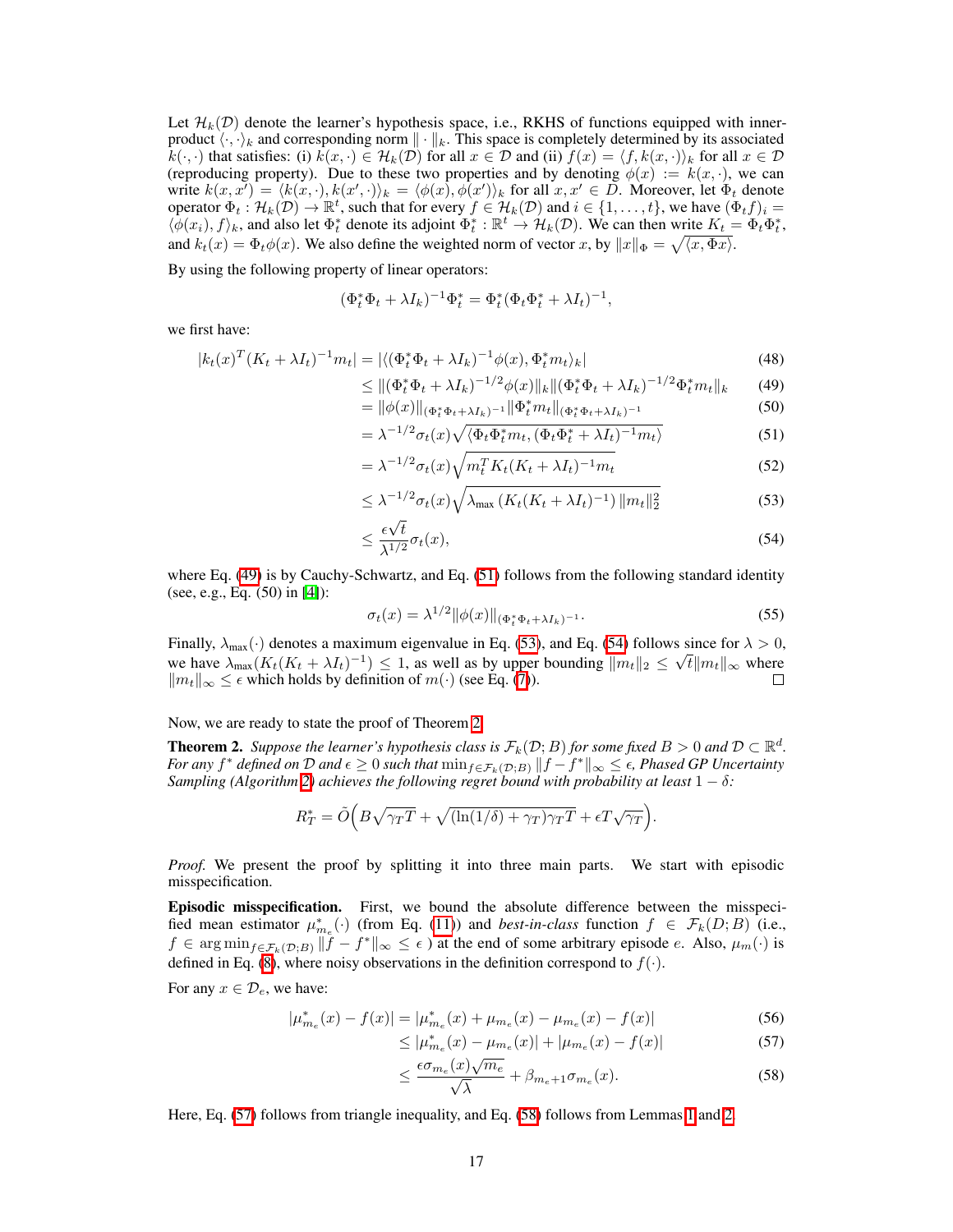Next, we make the following observation:

$$
\max_{x \in D} \sigma_{m_e}(x) \le \frac{1}{m_e} \sum_{t=1}^{m_e} \sigma_{t-1}(x_t)
$$
\n(59)

<span id="page-5-2"></span><span id="page-5-1"></span><span id="page-5-0"></span>
$$
\leq \frac{1}{m_e} \sqrt{m_e (1 + 2\lambda) \gamma_{m_e}(k, \mathcal{D})} = \sqrt{\frac{(1 + 2\lambda) \gamma_{m_e}(k, \mathcal{D})}{m_e}},\tag{60}
$$

where Eq. [\(59\)](#page-5-0) follows from the definition of  $x_t$  (see Eq. [\(19\)](#page-0-23)) and the fact that  $\sigma_{t-1}(\cdot)$  is non-increasing in *t*. Finally, we used the result from Lemma  $\overline{3}$  to arrive at Eq. [\(60\)](#page-5-1) together with  $\gamma_{m_e}(k, \mathcal{D}_e) \leq \gamma_{m_e}(k, \mathcal{D})$  since  $\mathcal{D}_e \subseteq \mathcal{D}$ .

By upper bounding  $\sigma_{m_e}(x)$  in the first term in Eq. [\(58\)](#page-4-5) with  $\max_{x \in D} \sigma_{m_e}(x)$ , and by using the upper bound obtained in Eq. [\(60\)](#page-5-1), we have that for any  $x \in \mathcal{D}_e$ , it holds:

$$
|\mu_{m_e}^*(x) - f(x)| \le \beta_{m_e+1} \sigma_{m_e}(x) + \epsilon \sqrt{(2+\lambda^{-1}) \gamma_{m_e}(k, \mathcal{D})}.
$$
 (61)

Elimination. Because the algorithm does not use the "valid" confidence bounds for the best-in-class *f* in Eq. [\(20\)](#page-0-24), it can eliminate its maximum even after the first episode. However, we show that there always remains a point  $\hat{x}_e$  that is "close" to the best point (defined below) in every episode  $e$ .

Let  $D_e$  denote the remaining points at the beginning of the episode  $e$  (in Algorithm  $\boxed{2}$ ) and let  $\hat{x}_e = \arg \max_{x \in \mathcal{D}_e} \{ \mu_{m_e}^*(x) - \beta_{m_e+1} \sigma_{m_e}(x) \}.$  We note that this point will remain in  $\mathcal{D}_{e+1}$  according to the condition in Eq. [\(20\)](#page-0-24) for retaining points. Next, we assume the worst-case scenario that the optimal point  $x_e^* = \arg \max_{x \in \mathcal{D}_e} f(x)$  is eliminated at the end of the episode, i.e.,  $x_e^* \notin \mathcal{D}_{e+1}$ . Then it holds, due to the condition Eq. [\(20\)](#page-0-24) inside the algorithm that (note that both  $\hat{x}_e$  and  $x_e^*$  are in  $\mathcal{D}_e$ ):

$$
\mu_{m_e}^*(\hat{x}_e) - \beta_{m_e+1}\sigma_{m_e}(\hat{x}_e) > \mu_{m_e}^*(x_e^*) + \beta_{m_e+1}\sigma_{m_e}(x_e^*). \tag{62}
$$

Next, by applying Eq. [\(61\)](#page-5-2) to both sides, we obtain

$$
f(\hat{x}_e) + \epsilon \sqrt{(2 + \lambda^{-1}) \gamma_{m_e}(\mathcal{D}_e)} > f(x_e^*) - \epsilon \sqrt{(2 + \lambda^{-1}) \gamma_{m_e}(\mathcal{D})},
$$
(63)

and by rearranging we obtain

<span id="page-5-6"></span>
$$
2\epsilon\sqrt{(2+\lambda^{-1})\gamma_{m_e}(\mathcal{D})} > f(x_e^*) - f(\hat{x}_e),\tag{64}
$$

which bounds the difference between the function values of the optimal (possibly eliminated from  $D_{e+1}$ ) point and the one that is retained. We also note that for  $x_{e+1}^* = \arg \max_{x \in D_{e+1}} f(x)$ , it holds

<span id="page-5-3"></span>
$$
2\epsilon\sqrt{(2+\lambda^{-1})\gamma_{m_e}(\mathcal{D})} > f(x_e^*) - f(x_{e+1}^*),
$$
\nd both  $\hat{x}$   $x^*$ ,  $\in \mathcal{D}$ ,  $\exists$ 

since  $f(\hat{x}_e) \le f(x_{e+1}^*)$  and both  $\hat{x}_e, x_{e+1}^* \in \mathcal{D}_{e+1}$ .

Regret. We can now proceed to obtain the main regret bound. First, we show the following bound that holds for every  $x \in D_e$ . We let  $x_e^* = \arg \max_{x \in D_e} f(x)$ . Because both the considered point *x* and  $x_e^*$  belong to  $D_e$ , it means that they are not eliminated in the previous episode. Hence, we have

$$
f(x_e^*) - f(x) \le \mu_{m_{e-1}}^*(x_e^*) + \beta_{(m_{e-1}+1)}\sigma_{m_{e-1}}(x_e^*) + \epsilon \sqrt{(2+\lambda^{-1})\gamma_{m_{e-1}}(k; D_{e-1})}
$$
  

$$
- \left(\mu_{m_{e-1}}^*(x) - \beta_{(m_{e-1}+1)}\sigma_{m_{e-1}}(x) - \epsilon \sqrt{(2+\lambda^{-1})\gamma_{m_{e-1}}(k; D_{e-1})}\right)
$$
  

$$
= \mu_{m_{e-1}}^*(x_e^*) - \beta_{(m_{e-1}+1)}\sigma_{m_{e-1}}(x_e^*) + 2\beta_{(m_{e-1}+1)}\sigma_{m_{e-1}}(x_e^*) - \mu_{m_{e-1}}^*(x)
$$
 (66)

$$
- \beta_{(m_{e-1}+1)} \sigma_{m_{e-1}}(x) + 2\beta_{(m_{e-1}+1)} \sigma_{m_{e-1}}(x) + 2\epsilon \sqrt{(2+\lambda^{-1})\gamma_{m_{e-1}}(k; D_{e-1})}
$$
  
\n
$$
\leq \max_{x \in D_{e-1}} \{\mu_{m_{e-1}}^*(x) - \beta_{(m_{e-1}+1)} \sigma_{m_{e-1}}(x)\} + 2\beta_{(m_{e-1}+1)} \sigma_{m_{e-1}}(x_e^*) - \mu_{m_{e-1}}^*(x)
$$
  
\n
$$
- \beta_{(m_{e-1}+1)} \sigma_{m_{e-1}}(x) + 2\beta_{(m_{e-1}+1)} \sigma_{m_{e-1}}(x) + 2\epsilon \sqrt{(2+\lambda^{-1})\gamma_{m_{e-1}}(k; D_{e-1})}
$$
  
\n
$$
\leq 2\beta_{(m_{e-1}+1)} \sigma_{m_{e-1}}(x_e^*) + 2\epsilon \sqrt{(2+\lambda^{-1})\gamma_{m_{e-1}}(k; D_{e-1})} + 2\beta_{(m_{e-1}+1)} \sigma_{m_{e-1}}(x)
$$
  
\n(67)

<span id="page-5-4"></span>
$$
\leq 2\epsilon \sqrt{(2+\lambda^{-1})\gamma_{m_{e-1}}(k;D_{e-1})} + 4\beta_{(m_{e-1}+1)} \max_{x \in D_{e-1}} \sigma_{m_{e-1}}(x) \tag{68}
$$

<span id="page-5-5"></span>
$$
\leq 2\epsilon \sqrt{(2+\lambda^{-1})\gamma_{m_{e-1}}(k;D_{e-1})} + 4\beta_{(m_{e-1}+1)}\sqrt{\frac{(1+2\lambda)\gamma_{m_{e-1}}(k;D_{e-1})}{m_{e-1}}}.
$$
\n(69)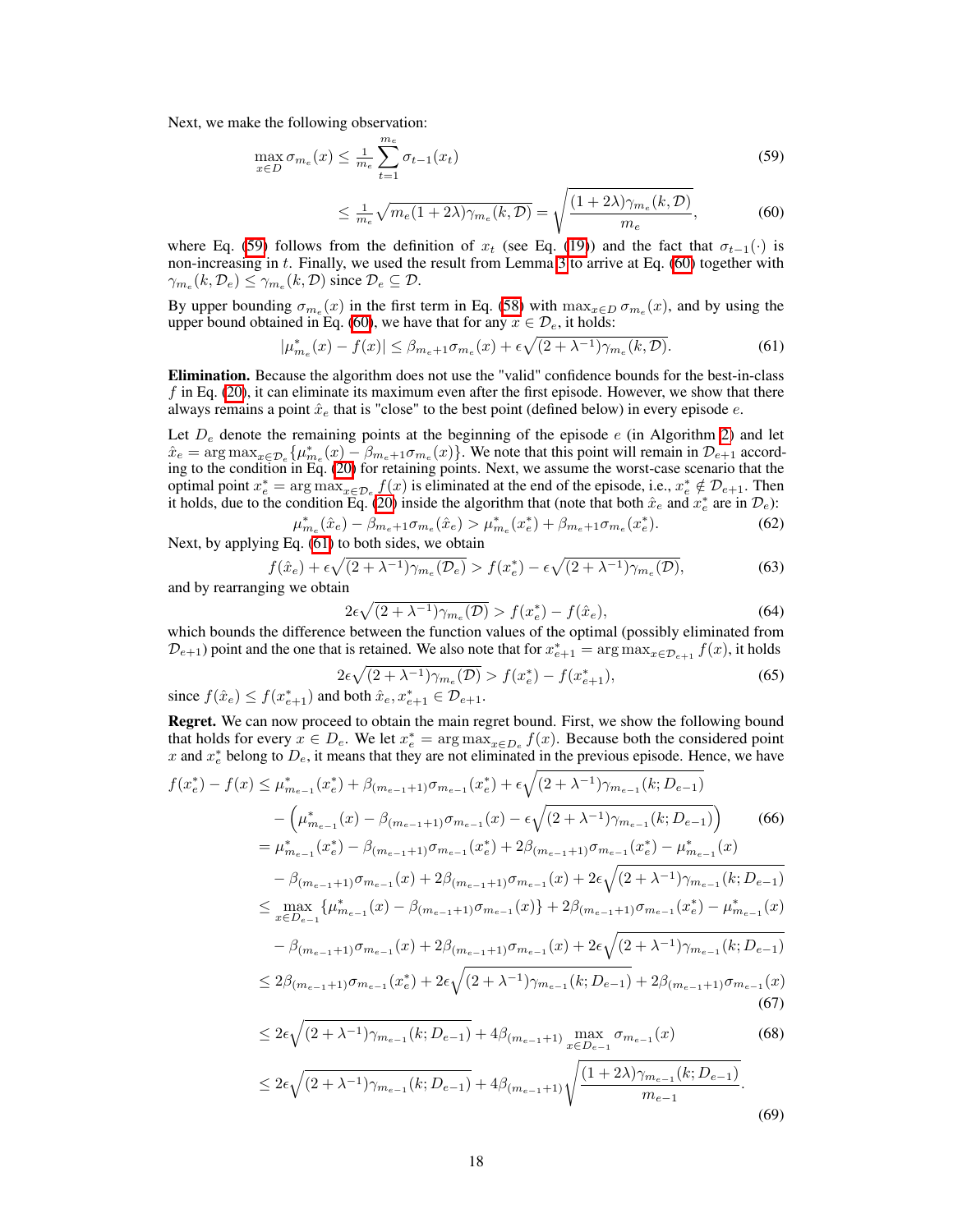Here, Eq. [\(66\)](#page-5-3) follows from applying Eq. [\(61\)](#page-5-2) twice and using  $m = m_{e-1}$ . Next, Eq. [\(67\)](#page-5-4) follows from the rule in Eq. [\(20\)](#page-0-24) for retaining points in the algorithm and by noting that  $x \in \overline{D_e}$ . Finally, Eq.  $(69)$  follows from Eq.  $(60)$ .

We proceed to upper bound the total regret of our algorithm. We upper bound  $R_T^*$  by providing an upper bound for  $R_T$  and using the fact that  $R_T^* \leq R_T + 2\epsilon T$ . We also use  $R_e$  to denote the regret incurred in episode *e*,  $x_t^{(e)}$  to denote the selected point at time *t* in episode *e*, and  $E \leq \left[\log_2 T\right]$ to denote the total number of episodes. Finally, we consider  $f \in \arg \min_{f \in \mathcal{F}_k(\mathcal{D};B)} ||f - f^*||_{\infty}$  and denote  $x^* = \arg \max_{x \in \mathcal{D}} f(x)$ . It follows that

$$
R_T \le \sum_{e=1}^{E} R_e \tag{70}
$$

<span id="page-6-0"></span>
$$
\leq m_1 B + \sum_{e=2}^{E} \sum_{t=1}^{m_e} \left( f(x^*) - f(x_t^{(e)}) \right) \tag{71}
$$

$$
= B + \sum_{e=2}^{E} \sum_{t=1}^{m_e} \left( f(x^*) - f(x_e^*) + f(x_e^*) - f(x_t^{(e)}) \right)
$$
(72)

$$
\leq B + \sum_{e=2}^{E} m_e \left( 2\epsilon \sqrt{(2 + \lambda^{-1}) \gamma_{m_{e-1}}(\mathcal{D}_{e-1})} + 4\beta_{(m_{e-1}+1)} \sqrt{\frac{(1+2\lambda)\gamma_{m_{e-1}}(\mathcal{D}_{e-1})}{m_{e-1}}} \right) + \sum_{e=2}^{E} m_e (f(x^*) - f(x_e^*))
$$
\n(73)

<span id="page-6-1"></span>
$$
e=2
$$
\n
$$
\leq B + 2\epsilon\sqrt{(2+\lambda^{-1})\gamma_T(\mathcal{D})} \sum_{e=2}^{E} m_e + 4\beta_T\sqrt{(1+2\lambda)\gamma_T(\mathcal{D})} \sum_{e=2}^{E} m_e \sqrt{\frac{1}{m_{e-1}}} + \sum_{e=2}^{E} m_e (f(x^*) - f(x_e^*))
$$
\n
$$
\leq B + 6\epsilon T \sqrt{(2+\lambda^{-1})\gamma_T(\mathcal{D})} + 32\beta_{\text{max}} \sqrt{(1+2\lambda)T\gamma_{\text{min}}(\mathcal{D})}
$$
\n(74)

<span id="page-6-2"></span>
$$
\leq B + 6\epsilon T \sqrt{(2 + \lambda^{-1})\gamma_T(\mathcal{D})} + 32\beta_T \sqrt{(1 + 2\lambda)T\gamma_T(\mathcal{D})}
$$

$$
+ \sum_{e=2}^{E} m_e(f(x^*) - f(x_e^*))
$$
(75)

In Eq.  $(71)$ , we used  $m_1 = 1$  and the fact that bounds on the RKHS norm imply bounds on the maximal function value if the kernel  $k(\cdot, \cdot)$  is bounded (in our case,  $k(x, x) \leq 1$  for every *x*):

 $|f(x)| = |\langle f, k(x, \cdot) \rangle_k| \le ||f||_k ||k(x, \cdot)||_k = ||f||_k \langle k(x, \cdot), k(x, \cdot) \rangle_k^{1/2} = B \cdot k(x, x)^{1/2} \le B.$  (76) Finally, Eq. [\(73\)](#page-6-1) follows from Eq. [\(69\)](#page-5-5), and in Eq. [\(74\)](#page-6-2) we used that  $\beta_t$  is non-decreasing in *t*, and  $\gamma_{m_{e-1}}(\mathcal{D}_{e-1}) \leq \gamma_T(\mathcal{D})$ . To obtain Eq. [\(75\)](#page-6-3), we used that  $m_e = 2m_{e-1}$ .

It remains to upper bound the term that corresponds to misspecified elimination, i.e.,  $\sum_{e=2}^{E} m_e(f(x^*) - f(x_e^*))$ . First, we note that by Eq. [\(65\)](#page-5-6) and monotonicity of  $\gamma_t(\mathcal{D})$  both in *t* and *D*, we have

$$
f(x^*) - f(x_e^*) = f(x^*) - f(x_2^*) + f(x_2^*) - \dots - f(x_{e-1}^*) + f(x_{e-1}^*) - f(x_e^*)
$$
 (77)

<span id="page-6-3"></span>
$$
\langle \sum_{i=1}^{e-1} 2\epsilon \sqrt{(2+\lambda^{-1})\gamma_{m_i}(\mathcal{D})} \tag{78}
$$

$$
\leq \sum_{i=2}^{e} 2\epsilon \sqrt{(2+\lambda^{-1})\gamma_{m_e}(\mathcal{D})} = 2(e-1)\epsilon \sqrt{(2+\lambda^{-1})\gamma_{m_e}(\mathcal{D})}.
$$
 (79)

Hence, we obtain

$$
\sum_{e=2}^{E} m_e(f(x^*) - f(x_e^*)) \le 2\epsilon \sqrt{(2 + \lambda^{-1})\gamma_{m_E}(D)} \sum_{e=2}^{E} m_e(e-1)
$$
 (80)

<span id="page-6-4"></span>
$$
\leq 6\epsilon T(\log T)\sqrt{(2+\lambda^{-1})\gamma_T(\mathcal{D})}
$$
\n(81)